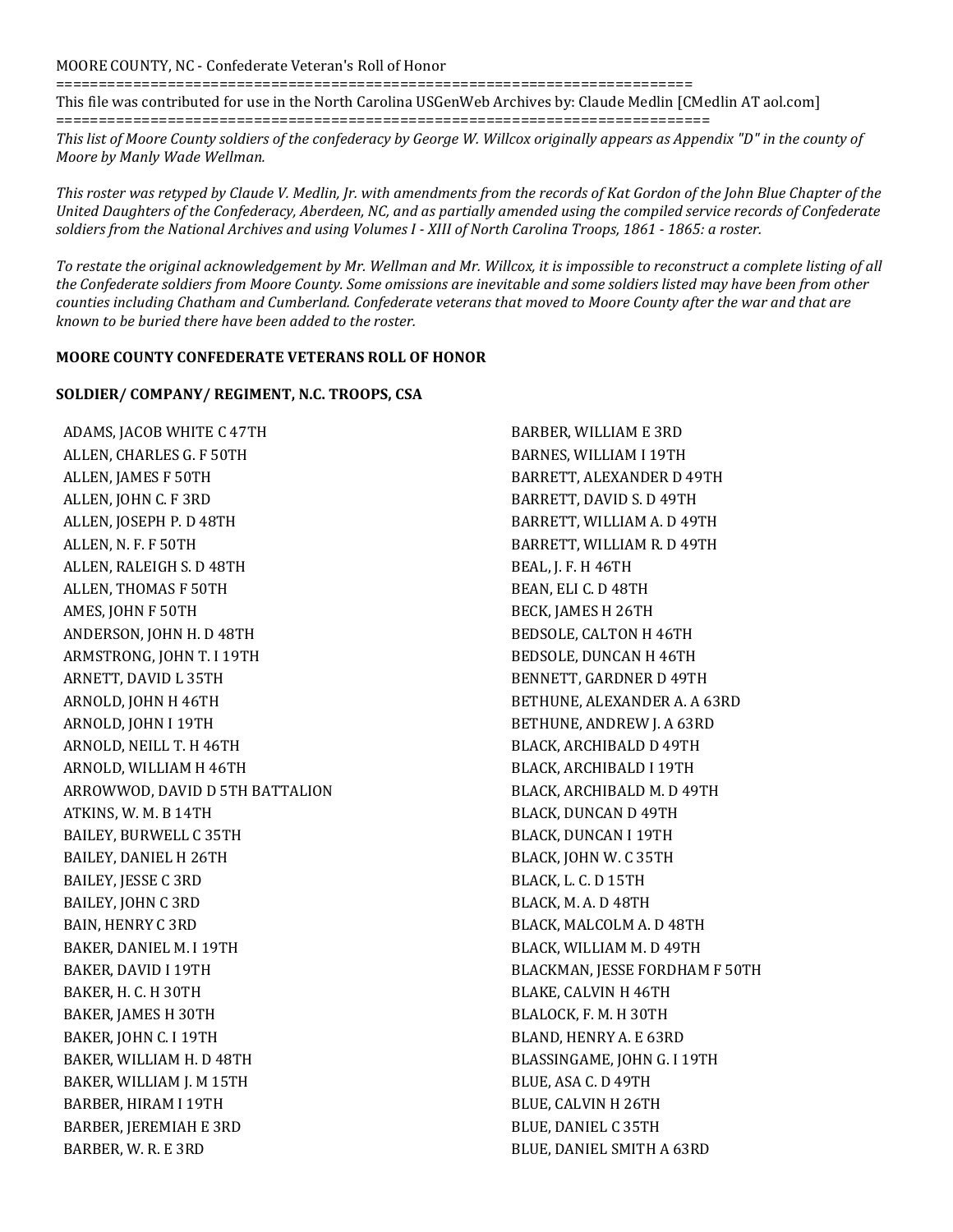BLUE, DUNCAN A. C 35TH BLUE, DUNCAN CALVIN H 26TH BLUE, DUNCAN F. H 46TH BLUE, EVANDER MCNAIR C 35TH BLUE, JOHN ARCHIBALD BAXTER H 46TH BLUE, JOHN B 2ND BATN. LOCAL DEF. BLUE, JOHN CALVIN F 6TH BLUE, MALCOLM PATRICK NEWTON C 35TH BLUE, NEILL C. D 49TH BLUE, PATRICK ALBERT COAL MINER BLUE, WILLIAM H 26TH BOBBITT, RICHARD M. K 44TH BOKCHOLSOM, ARCHIBALD I 19TH BOLIN, ALEXANDER F 50TH BRADSHAW, WELLINGTON BRADY, BRADLEY H 26TH BRADY, CHARLES H 46TH BRADY, CHARLES I 19TH BRADY, ISAAC D 48TH BRADY, JAMES C. I 19TH BRADY, LUCAS I 19TH BRADY, W. M. D 48TH BRADY, W. M. E 3RD BRANSON, JESSE I 19TH BREWER, HENRY D 22ND BREWER, HENRY H 46TH BREWER, JAMES W. I 19TH BREWER, MALCOLM H 26TH BREWER, MARTIN F 3RD BREWER, SAMPSON H 46TH BREWER, STEPHEN W. H 26TH BREWER, WESLEY H 46TH BREWER, WILLIAM D. H 26TH BREWER, WILLIAM H 46TH BRIDGES, HORACE A. D 48TH BRIDGES, JOSEPH I 19TH BRITT, A. J. D 49TH BRITT, JOSEPH D 48TH BRITT, M. C. D 21ST BRITTON, MOSES C 35TH BROOKS, W. M. F 50TH BROWN, A. W. C 3RD BROWN, ALEXANDER H. H 30TH BROWN, ANDREW S. H 30TH BROWN, ENOCH SHIELDS H 26TH BROWN, J. B. D 22ND BROWN, J. D. ARCHIBALD H 26TH BROWN, J. R. M 22ND BROWN, JAMES H 30TH BROWN, JESSE S. H 26TH

BROWN, LEWIS I 19TH BROWN, NOAH R. H 26TH BROWN, PAGE H 26TH BROWN, PICKNEY A. A 2ND BROWN, WESLEY W. I 19TH BROWN, WILLIAM A. D 49TH BROWN, WILLIAM P. D 49TH BRYAN, DANIEL O. I 19TH BRYAN, JESSE L. I 19TH BRYAN, JOHN W. A 63RD BRYAN, REDDING A 63RD BUCHAN, GEORGE C. G 40TH BUCHAN, JAMES ANDREW J. H 26TH BUCHAN, JONATHAN EDWARDS G 40TH BUCHANAN, A. J. F 50TH BUCHANAN, ELBERT F 50TH BUCHANAN, H. S. F 50TH BUCHANAN, J. RUFFE F 50TH BUCHANAN, J. W. F 50TH BUCHANAN, RUFFIN F 50TH BUCHANAN, SAMUEL R. B. F 50TH BUIE, BAILEY E 56TH BUIE, DANIEL H 30TH BUIE, J. A. B 14TH BUIE, JOHN H 30TH BULLARD, DANIEL H 46TH BULLARD, WILLIAM D 48TH BUNNEL, DURHAM P. H 46TH BURKE, BROOKS T. H 46TH BURNS, ALFRED B. I 19TH BURNS, F. L. K 38TH BURNS, HARDY I 19TH BURNS, SOLOMON I 19TH BURNS, VIRGIL A. I 19TH BURNS, WILLIAM I 19TH BURROUGH, ELIJAH B. D 49TH BURTON, JOHN RICHARD B 59TH BUSHMAN, RILEY F 50TH BYNUM, RUFUS J. I 19TH BYRD, D. S. H 72ND CADDELL, ARCHIBALD D 49TH CADDELL, ARTEMUS S. H 26TH CADDELL, CORNELIUS D. G 6TH BATTALION CADDELL, CORNELIUS D. H 26TH CADDELL, EDWARD B. D 49TH CADDELL, JAMES H. H 26TH CADDELL, JOHN L. H 26TH CADDELL, NEILL B. D 49TH CAGLE, DEMPSEY H 44TH CAGLE, ENOCH S. H 26TH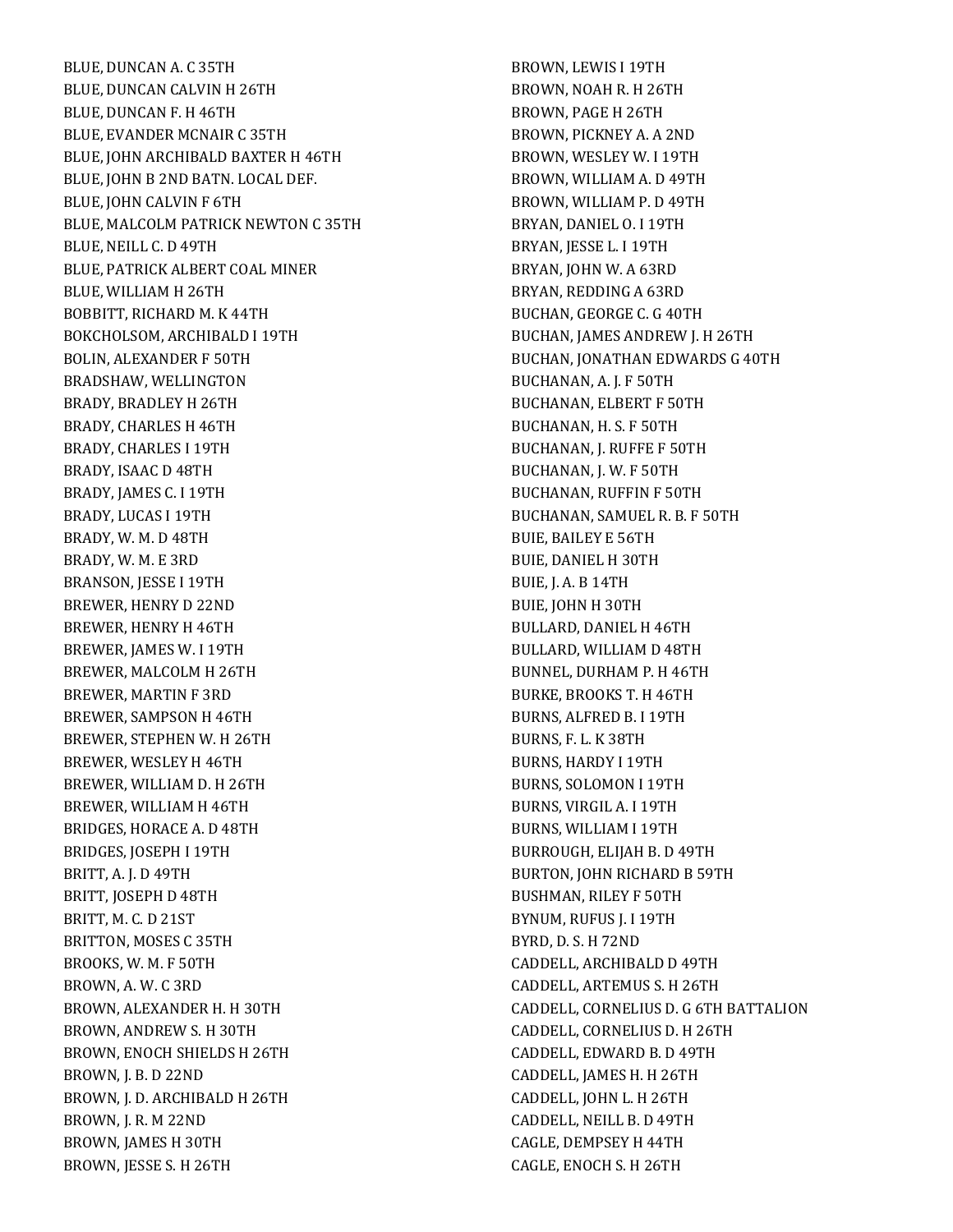CAGLE, G. H. C 35TH CAGLE, HENRY C. F 54TH CAGLE, MATTHEW H 26TH CAGLE, THOMAS B. I 19TH CAMERON, A. A. C 35TH CAMERON, A. M. D. H 46TH CAMERON, A. McF. C 35TH CAMERON, D. B. K 38TH CAMERON, D. P. E 56TH CAMERON, D. T. C 35TH CAMERON, E. McN. C 14TH CAMERON, J. L. C 35TH CAMERON, JOHN A. H 46TH CAMERON, RANDALL M. D. I 19TH CAMPBELL, A. M. C 35TH CAMPBELL, A. S. H 30TH CAMPBELL, ALEXANDER D 48TH CAMPBELL, ANGUS D 49TH CAMPBELL, DANIEL D 49TH CAMPBELL, DANIEL J. H 30TH CAMPBELL, DAVID A. B 36TH CAMPBELL, GEORGE B. D 48TH CAMPBELL, GEORGE W. H 30TH CAMPBELL, J. M. H 30TH CAMPBELL, JOHN P. E 63RD CAMPBELL, K. A. C 35TH CAMPBELL, PETER M. H 26TH CAMPBELL, T. C. D 61ST CAMPBELL, WILLIAM R. H 26TH CARPENTER, ROBERT E 3RD CARROLL, MONROE I 19TH CATES, THOMAS F 50TH CAUSEY, JOEL H 46TH CAUSEY, JOSIAH H 46TH CAVENESS, BENJAMIN DARIUS G 5TH CAVENESS, JOHN A. D 22ND CAVENESS, THOMAS H. I 19TH CAVENESS, WILLIAM S. I 19TH CAVENESS, WILLIAM W. E 26TH CHISHOLM, ALEXANDER I 19TH CHRISTIAN, G. W. F 50TH CLARK, ARCHIBALD A. H 26TH CLARK, JOHN B. D 49TH CLARK, MADISON H 46TH CLEGG, MONTRAVILLE D. D 48TH CLEGG, THOMAS J. D 48TH COCKMAN, ALEXANDER I 19TH COCKMAN, MARK A. I 19TH COLE, ANDREW H 30TH COLE, DUNCAN D 49TH

COLE, GEORGE C. H 30TH COLE, GEORGE W. H 30TH COLE, GREEN B. H 30TH COLE, JAMES A. I 19TH COLE, MALCOLM D 49TH COLE, NEIL M. N. H 30TH COLE, S. B. D 61ST COLE, SOLOMON N. C 35TH COLE, THOMAS M. H 26TH COLE, WILLIAM W. C 54TH COLLIER, HENRY T. H 46TH COMER, ADAM H 46TH COMER, PETER H 26TH COOK, WILLIAM R. H 26TH COPELAND, JOHN N. D 49TH COX, A. L. E 3RD COX, BENTON PETTY F 50TH COX, GEORGE E 8TH COX, GREEN B. H 26TH COX, H. H. F 50TH COX, HENRY A. F 50TH COX, HUGH B. H 26TH COX, JOHN A. D 49TH COX, JOHN LEWIS H 30TH COX, MCDONALD D 49TH COX, ROBERT H 26TH COX, THOMAS H 26TH COX, W. O. H 30TH COX, W. W. C 35TH COX, WILLIAM A. I 19TH COX, WILLIAM J. F 50TH COX, WILLIAM W. H 30TH CRAVEN, SOLOMON D 48TH CROOK, SILAS D 49TH CULBERSON, JOSEPH J. I 19TH CURRIE, A. M. C 35TH CURRIE, ARCHIBALD C. H 46TH CURRIE, ARCHIBALD D 49TH CURRIE, DANIEL M. C 35TH CURRIE, DUNCAN J. H 46TH CURRIE, J. A. C 35TH CURRIE, J. L. C 35TH CURRIE, JOHN BETHUNE A 30TH CURRIE, LAUCHLIN A. H 26TH CURRIE, LAUCHLIN B 6TH BATTALION CURRIE, LAUCHLIN W. G 6TH BATTALION CURRIE, LOCHLIN W. H 26TH CURRIE, NEILL A. H 26TH CURTIS, JAMES H. D 23RD DALRYMPLE, JAMES F 50TH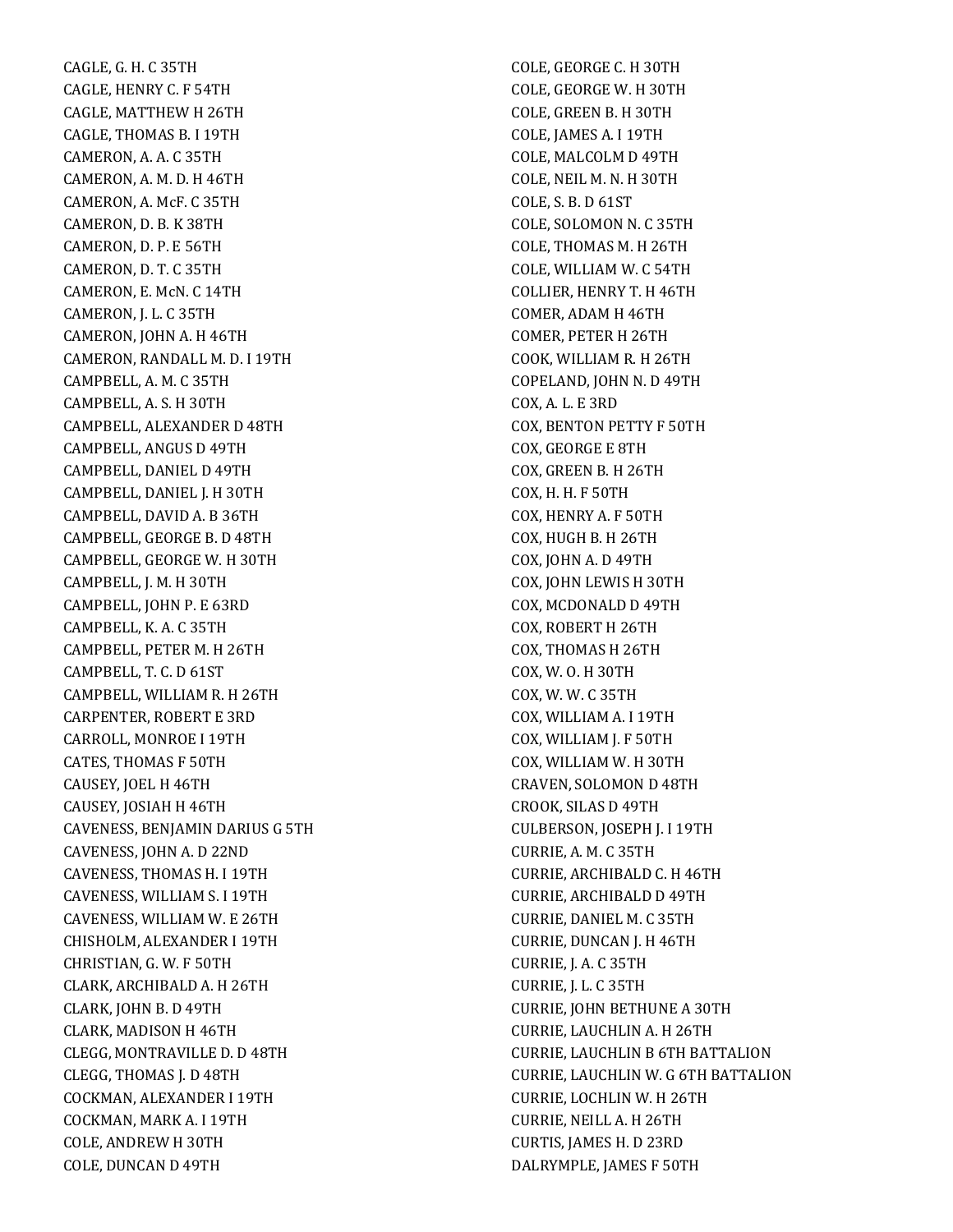DALRYMPLE, JOHN I 19TH DALRYMPLE, MALCOLM F 50TH DALRYMPLE, WILLIAM F 50TH DALRYMPLE, WILLIAM M. I 19TH DARROCK, DANIEL H 46TH DAVIDSON, AARON C 35TH DAVIDSON, JOHN D 49TH DAVIS, ARCHIBALD H 46TH DAVIS, BAXTER D 48TH DAVIS, CHARLES D 48TH DAVIS, DUNSTON H 26TH DAVIS, EMORY H 46TH DAVIS, ENOCH D 48TH DAVIS, GEORGE W. H 46TH DAVIS, L. A. K 14TH DAVIS, LEVI H 26TH DAVIS, RALEIGH D 48TH DAVIS, STEPHEN F 3RD DAVIS, WILLIAM HENRY HARRISON H 26TH DEATON, BURWELL D 48TH DEATON, J. M. C 35TH DEATON, J. M. D 21ST DEATON, NOAH H 26TH DENSON, C. E. H 26TH DENSON, D. K. G 33RD DENSON, DAVID I 19TH DENSON, WILLIAM T. H 26TH DENTON, JOHN M. D 48TH DICKENS, JAMES T. F 50TH DICKENS, THOMAS F 50TH DIXON, JOSEPH H. I 19TH DODD, JAMES W. I 19TH DOUGLAS, R. D. E 2ND BATTALION DOWD, CLEMENT H 26TH DOWD, HENRY C. F 6TH BATTALION DOWD, JAMES C. D 48TH DOWD, WILLIAM J. D. H 26TH DOWDY, ARCHIBALD C 35TH DOWDY, JAMES C 35TH DRAKE, WILLIAM R. D 35TH DUNLAP, ALEXANDER M. H 26TH DUNLAP, DANIEL M. H 26TH DUNN, G. W. D 61ST DUNN, GEORGE W. E 63RD DUNN, WILLIAM H 46TH DYE, JOHN M. A 63RD EDWARDS, JOHN 3 63RD ELLIS, A. D 21ST ENNIS, HAYWOOD I 19TH ESTES, WILLIAM E 2ND

EVANS, HENRY D 48TH EVERETT, TROY H 26TH FERGUSON, ANGUS C 35TH FERGUSON, D. C. H 26TH FERGUSON, J. C. C 35TH FERGUSON, N. M. C 35TH FERGUSON, PETER H 46TH FERGUSON, WILLIAM H 46TH FIELDS, A. M. C 3RD FIELDS, H. A. D 48TH FIELDS, HENRY H. I 19TH FIELDS, RICHARD H 26TH FOSTER, WILLIAM I 19TH FOUSHEE, G. W. E 44TH FREEMAN, AARON F 46TH FREEMAN, ISAAC D 48TH FREEMAN, JAMES A. D 48TH FREEMAN, JAMES W. D 48TH FREEMAN, JESSE L. H 44TH FREEMAN, WILLIAM H 30TH FRY, A. R. H 26TH FRY, ABSALOM B. H 26TH FRY, ALEXANDER M. D 49TH FRY, D. R. D 49TH FRY, GEORGE THOMAS H 26TH FRY, GRATTON R. D 49TH FRY, JACOB B. D 49TH FRY, JOSEPH C. H 26TH FRY, JOSEPH D 49TH FRY, MURDOCK D 49TH FRY, NATHAN L. H 26TH FRY, NEILL A. D 49TH FRY, THOMAS M D 49TH FRY, THOMAS M. D 49TH FRY, W. H. H. C 35TH FRY, W. W. C 35TH FUGWAY, JOHN F 50TH FURGUSON, ARCHIBALD H 46TH FURGUSON, DANIEL M. H 46TH FURGUSON, FERGUS H 46TH FURGUSON, JAMES H 46TH FURGUSON, JOHN A. H 46TH GAINES, ANDREW C 35TH GARNER, ELI E 5TH GARNER, ENOCH F 46TH GARNER, JACKSON F 46TH GARNER, WILLIAM I 19TH GARNER, WILLIAM K 63RD GASTER, J. C. H 30TH GASTON, JOHN M. I 19TH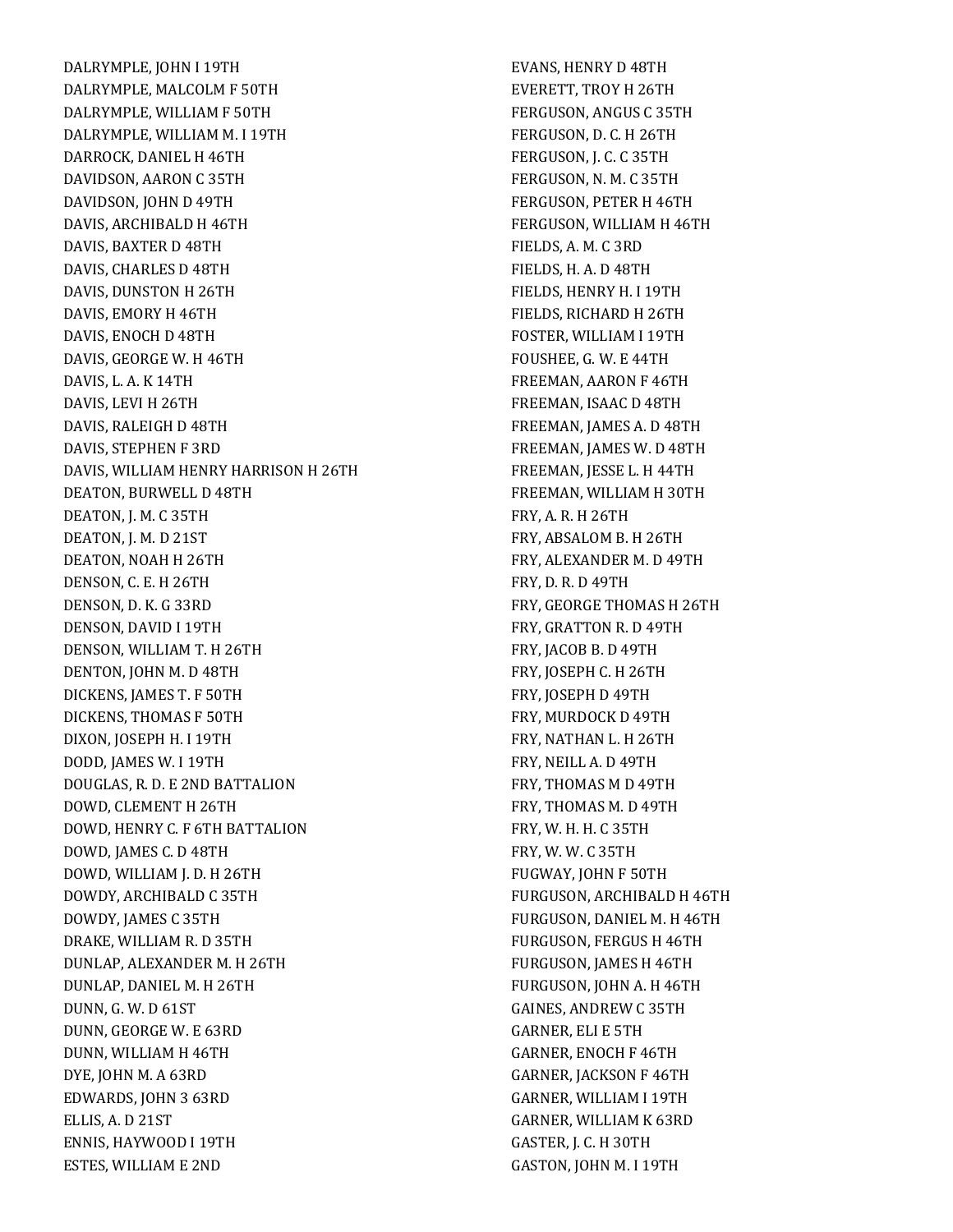GILCHRIST, C. D. A 63RD GILCHRIST, CHARLES A. F 50TH GILCHRIST, JAMES J. H 6TH SR. RESERVES GILLIAM, JAMES D. H 26 F<del>IA</del>RRINGTON, A. F. H 30TH GILLIS, JOHN A. A 63RD GILMORE, GEORGE W. D 48TH GILMORE, WILLIAM D 48TH GLOVER, RUFUS A 63RD GODFREY, JOHN D 53RD GODFREY, JOHN F 50TH GODFREY, MATTHEW C 3RD GOINS, DANIEL I 19TH GOINS, HENRY C 35TH GOINS, JOHN C 35TH GOINS, RICHARD C 35TH GOLDSTON, CHARLES C. H 46TH GOLDSTON, ROBERT W. H 26TH GOODMAN, JACOB C 35TH GOODMAN, JOE C 35TH GOODMAN, TIMOTHY C 35TH GOODWYN, MATTHEW THOMAS H 59TH VIRGINIA GORDAN, JOHN B. H 26TH GORDON, JAMES M. I 19TH GORDON, THOMAS H. I 19TH GOSHAR, J. A. C 3RD GRAHAM, ALEXANDER C. K 38TH GRAHAM, DANIEL H 46TH GRAHAM, DANIEL H. H 46TH GRAHAM, DAVID A. H 26TH GRAHAM, EDWARD G 24TH GRAHAM, JARRAT B. H 30TH GRAHAM, NEILL C. H 26TH GRAHAM, WILLIAM H 46TH GRAHAM, WILLIAM K. H 26TH GUNTER, A. A. F 50TH HALES, BENJAMIN H 46TH HALES, DANIEL C 35TH HALES, GILES H 46TH HALL, JOHN C 35TH HALL, LEWIS H 46TH HANCOCK, J. L. F 3RD HANCOCK, JOHN A. F 3RD HANCOCK, NOAH F 46TH HANCOCK, REUBEN D 48TH HANCOCK, WESLEY F 46TH HANNER, ROBERT I 19TH HANNON, HARCHIBALD C 35TH HANNON, JOHN C 35TH HANNON, NEILL C 35TH HARDIN, PATRICK W. I 19TH HARE, JOHN R. I 19TH HARE, WILLIAM J. I 19TH HARPER, JOHN D 49TH HARRINGTON, A. M. F 50TH HARRINGTON, E. J. A 63RD HARRINGTON, HENRY A 63RD HARRINGTON, J. M. D 48TH HARRINGTON, THOMAS H. I 19TH HARRISON, CHRISTOPHER C. H 26TH HAWLEY, J. A. F 50TH HEBREW, PETER A 23RD HIGHT, J. H. F 50TH HIGHT, JOSEPH J. H 30TH HINSLEY, JAMES H. I 19TH HINTON, B. W. F 50TH HODGE, M. C 35TH HOGAN, T. J. H 26TH HOGAN, ZACHARIAS H 26TH HOLLINGWORTH, BENJAMIN GILLIAMH 26TH HORNADAY, LOIUS D. H 30TH HUGH, OREN F 50TH HUGH, SPENCER F 50TH HUGH, WILLIAM F 50TH HUGHES, DOCKERY H 30TH HUGHES, JOHN I 19TH HUMBER, P. W. C 35TH HUMBER, S. W. C 35TH HUNSUCKER, G. D. E 3RD HUNSUCKER, HOUSTON W. H 26TH HUNSUCKER, JAMES M. D 48TH HUNSUCKER, NELSON H 26TH HUNSUCKER, WILLIAM W. D 49TH HUNTER, CHARLES A. H 30TH HUNTER, J. M. F 50TH HUNTER, JOHN REEVES, JR. H 30TH HUNTER, STANFORD H 30TH HURLEY, C. G. B 14TH HURLEY, WINSHIP G 63RD JACKSON, A. A. H 30TH JACKSON, ANDREW I 19TH JACKSON, ARCHIBALD A. H 30TH JACKSON, ARCHIBALD C 35TH JACKSON, B. B. E 3RD JACKSON, D. P. C 35TH JACKSON, GARY I 19TH JACKSON, J. A. J. C 35TH JACKSON, JOHN A. H 26TH JACKSON, JOHN A. H 26TH JACKSON, JOHN D 22ND JACKSON, N. R. C 35TH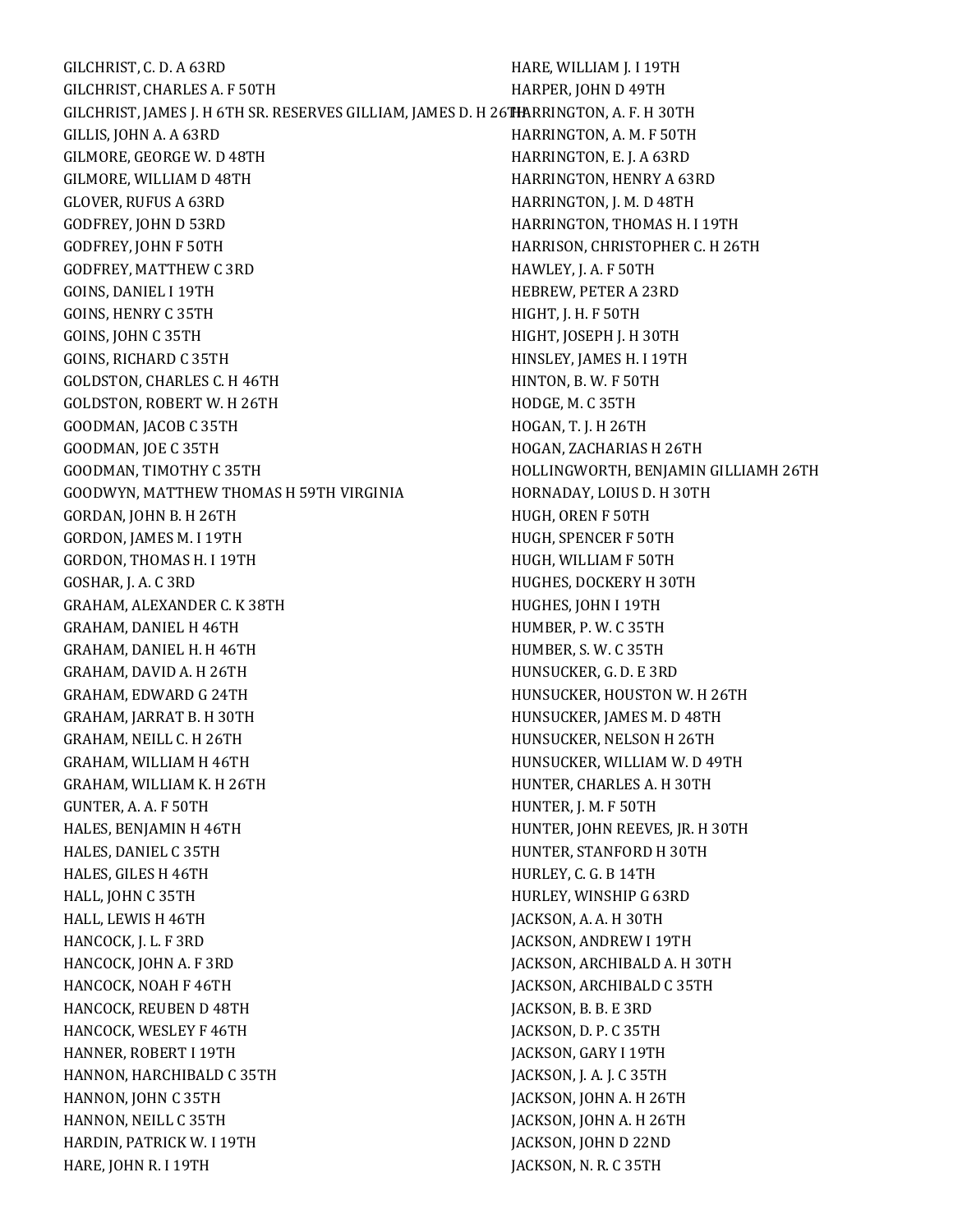JACKSON, R. M. I 19TH JACKSON, SAMUEL D 48TH JACKSON, W. A. C 35TH JACKSON, W. R. K 38TH JACKSON, WILLIAM S. C. I 19TH JENKINS, J. R. C 35TH JOHNSON, ALEXANDER, JR. D 49TH JOHNSON, ALEXANDER, SR. D 49TH JOHNSON, ARCHIBALD C 35TH JOHNSON, BRANTLEY BENJAMIN D 48TH JOHNSON, CHARLES H 46TH JOHNSON, D. A. H 46TH JOHNSON, DOUGALD H 46TH JOHNSON, DUNCAN M. D 48TH JOHNSON, J. A. G. C 35TH JOHNSON, JACKSON I 19TH JOHNSON, JOHN A. H 26TH JOHNSON, JOHN B. H 46TH JOHNSON, JOHN H 30TH JOHNSON, MALCOLM C. H 46TH JOHNSON, S. Y. H 26TH JOHNSON, SAMUEL H 46TH JOHNSON, THOMAS H 26TH JOHNSTON, B. P. D 48TH JOHNSTON, DAVID F 50TH JONES, ANDERSON W. F 13TH JONES, C. E. H 26TH JONES, ELKIN D 49TH JONES, J. C. H 46TH JONES, JOHN E. I 19TH JONES, MILTON C 35TH JONES, W. T. C 35TH JONES, W. T. H 1ST JORDAN, ENOCH F 46TH JORDAN, JOHN B. H 26TH JUDD, WILLIAM J. I 19TH KEITH, A. J. C 35TH KEITH, DUNCAN F 10TH KEITH, HUGH H 26TH KEITH, JAMES T. G 61ST KEITH, JOHN R. H 26TH KELLY, ARCHIBALD A. F 50TH KELLY, ARCHIBALD D 49TH KELLY, ARCHIBALD, JR. H 30TH KELLY, ARCHIBALD, SR. H 30TH KELLY, DUNCAN H 26TH KELLY, H. B. D 49TH KELLY, HENRY F 50TH KELLY, HUGH F 50TH KELLY, J. B. F 50TH

KELLY, J. D. F 50TH KELLY, JAMES A. F 50TH KELLY, JAMES C 35TH KELLY, JAMES OSCAR ABNER F 50TH KELLY, JOHN B. H 26TH KELLY, JOHN M. C 35TH KELLY, JOHN R. H 26TH KELLY, MYROVER F 6TH BATTALION KELLY, NEILL R. C 35TH KELLY, SPENCER F 50TH KELLY, STEPHEN F 50TH KELLY, THOMAS M. F 50TH KELLY, WILLIAM A. H 30TH KENDRELL, A. J. H 26TH KENNEDY, ENOCH H 26TH KENNEDY, JOHN A. D 49TH KENNEDY, KENDRICK F 46TH KENNEDY, NEILL D 49TH KENNEDY, WILLIAM F 46TH KENNEDY, WILLIAM H 26TH KEY, RIALS D 48TH KIMBELL, W. B. E 3RD KIMBRELL, ANDREW J. H 26TH KNIGHT, BENJAMIN H 30TH KNIGHT, JAMES L. F 50TH KNIGHT, JOHN L. F 50TH LAMBERT, ELI D 49TH LAWHON, CORNELIUS D 48TH LAWHON, ISAAC H 46TH LAWHON, JOEL J. H 26TH LAWHON, WILLIAM HENRY H. D 48TH LAWRENCE, J. T. F 50TH LAWRENCE, J. W. E 56TH LEACH, ALEXANDER A. B 14TH LEACH, R. B 14TH LEDBETTER, A. L. C 3RD LEWIS, BENJAMIN H 26TH LEWIS, G. H. C 35TH LEWIS, JAMES H. D 48TH LEWIS, W. G. D 48TH LONG, J. J. D 49TH LOVE, EDMUND D 49TH LOVE, J. W. D 61ST LOVE, RICHARD A. D 49TH LOVE, WILLIAM A. D 61ST MANESS, A. D 22ND MANESS, JOHN WESLEY H 26TH MANESS, ROBERT D 49TH MANESS, SHADRACK D 49TH MANESS, THOMAS SWAIN H 26TH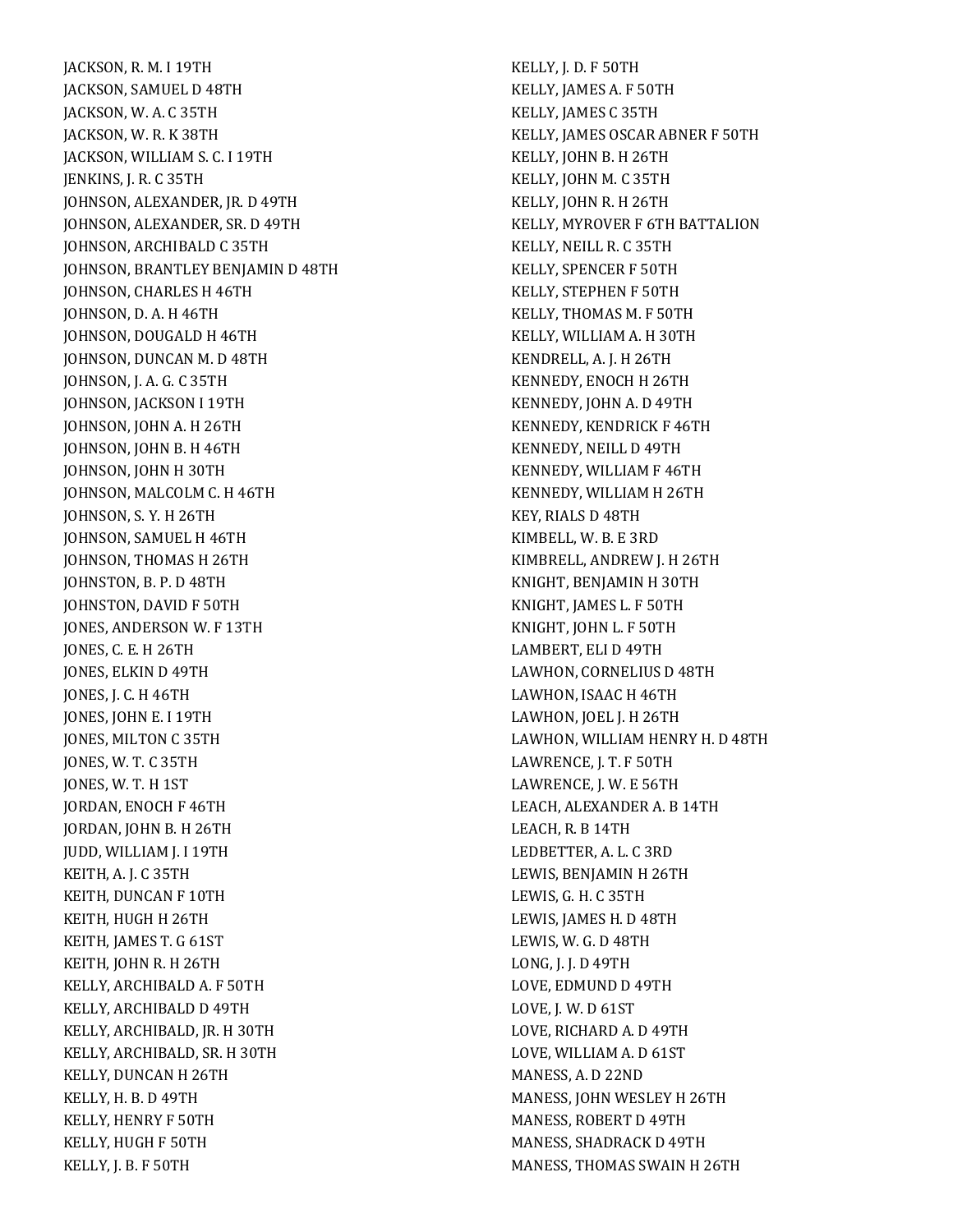MAPLES, DUGALD H 46TH MAPLES, DUNCAN T. H 46TH MAPLES, J. M. C 35TH MARTIN, JOHN B. H 26TH MARTIN, WILLIAM PINCKNEY H 26TH MASHBORNE, ALFRED ISLEY H 30TH MASHBOURN, J. D. H 30TH MASON, ALBERT H 30TH MATHERSON, CORNELIUS D 49TH MATHEWS, HARDY H 30TH MATTHEWS, J. B. H 30TH MATTHEWS, JOSIAH I 19TH MATTHEWS, MALPHUS D 48TH MATTHEWS, NATHON H 30TH McARTHUR, JOHN C 35TH McARTHUR, NORMAN C 35TH McARTHUR, WILLIAM H 46TH McAULEY, AULEY M. H 26TH McAULEY, J. P. F 50TH McAULEY, S. H. E 3RD McAULEY, WILLIAM H 30TH McBRIDE, JAMES A. H 46TH McBRYDE, JAMES E 56TH McBRYDE, WILLIAM H. E 56TH McCALLUM, ANGUS D 49TH McCALLUM, ARCHIBALD D. H 26TH McCASKILL, DANIEL H 26TH McCASKILL, J. W. C 35TH McCASKILL, MALCOLM D 49TH McCOLLUM, DUNCAN F 6TH BATTALION McCRAMMEN, A. A 63RD McCRANEY, ARCHIBALD H 46TH McCRANEY, HECTOR H 46TH McCRANEY, NEILL R. H 46TH McDONALD, A. E. C 35TH McDONALD, ALEXANDER C 35TH McDONALD, D. C. C 35TH McDONALD, D. C. C 3RD McDONALD, D. L. C 35TH McDONALD, D. P. C 35TH McDONALD, D. R. I 19TH McDONALD, DANIEL H 26TH McDONALD, DANIEL R. I 19TH McDONALD, DONALD F 46TH McDONALD, H. C. A 63RD McDONALD, H. M. C 35TH McDONALD, J. A. C 35TH McDONALD, J. A. F 50TH McDONALD, J. W. C 35TH McDONALD, JAMES S. H 30TH

McDONALD, JOHN C 35TH McDONALD, JOHN C 3RD McDONALD, JOHN F. G 33RD McDONALD, JOHN H 40TH McDONALD, JOHN T. D 49TH McDONALD, K. C. C 35TH McDONALD, KENNETH M. D 49TH McDONALD, M. A. C 3RD McDONALD, MURDOCK S. D 49TH McDONALD, NEILL H 26TH McDONALD, NEILL H 30TH McDONALD, NORMAN C 3RD McDONALD, RANDOLPH J. D 49TH McDONALD, T. A. C 35TH McDONALD, W. A. C 3RD McDONALD, WILLIAM H. H 26TH McDONALD, WILLIAM W. H 46TH McDOUGALD, A. H 46TH McDOUGALD, ALEXANDER B. E 56TH McDOUGALD, D. B. E 56TH McDOUGALD, DUNCAN H 30TH McDUFFIE, J. W. C 35TH McELROY, PATRICK C 3RD McFADGEN, ARCHIBALD A 63RD McFARLAND, ANDREW H 30TH McFARLAND, DOUGALD D 49TH McFARLAND, JOHN A. H 30TH McFARLAND, JOHN B. F 50TH McFARLAND, WILLIAM M. F 50TH McFATTER, ALEXANDER C. H 30TH McFAYDEN, DUNCAN H 46TH McGILVARY, D. A. C 35TH McGILVARY, JOHN H. H 26TH McINNIS, DUNCAN D 49TH McINNIS, JOHN C 35TH McINNIS, NEILL C 35TH McINTOSH, ARCHIBALD A. H 30TH McINTOSH, ASA H. D 49TH McINTOSH, DANIEL W. H 30TH McINTOSH, DAVID G. H 30TH McINTOSH, FRANCIS H 26TH McINTOSH, FRANCIS M. H 30TH McINTOSH, JOHN C 8TH McINTOSH, JOHN E 8TH McINTOSH, NEILL H 26TH McINTOSH, SAMUEL J. H 26TH McINTOSH, WILLIAM A. J. E 63RD McIVER, A. A. G 24TH McIVER, D. M. H 30TH McIVER, D. N. H 30TH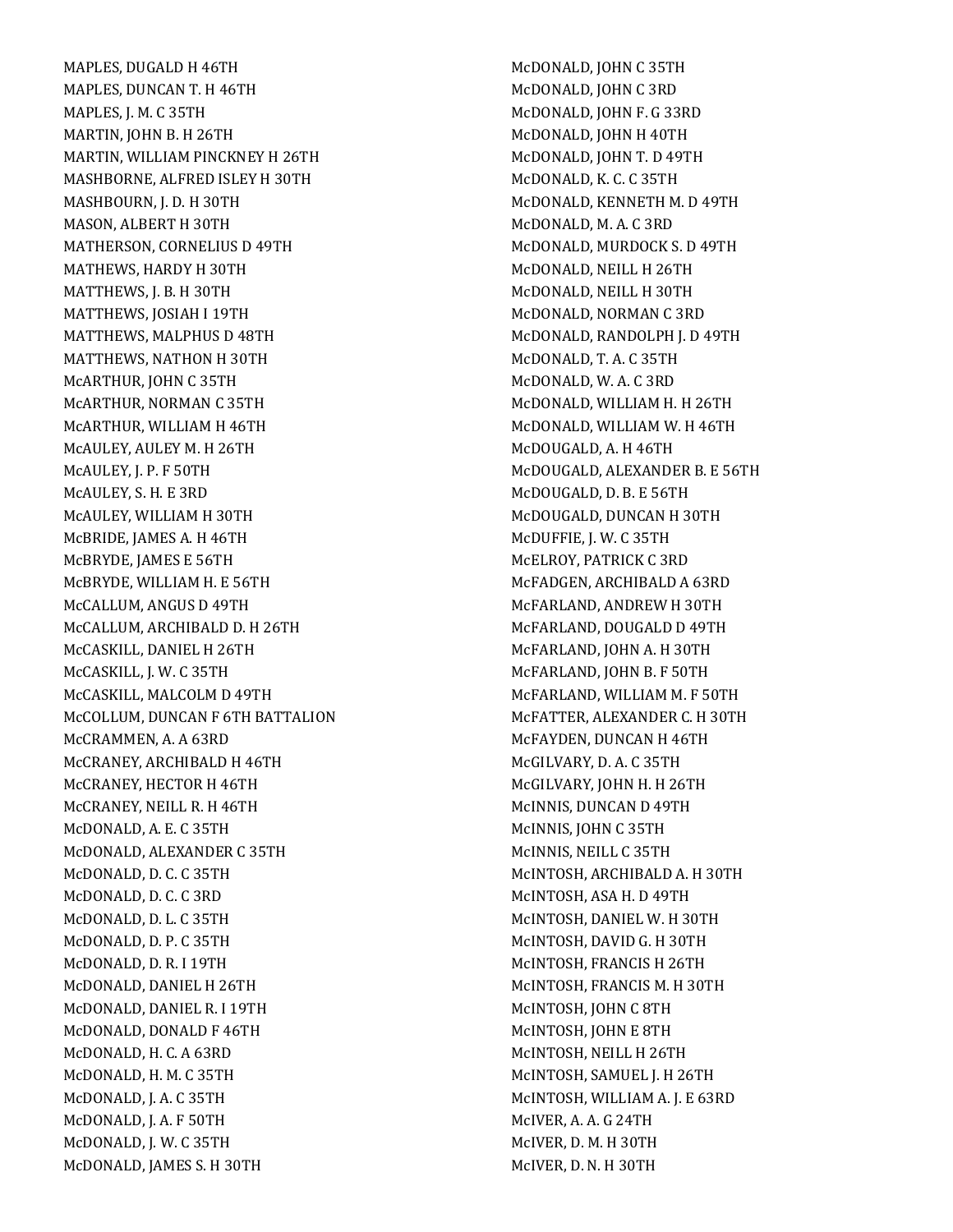McIVER, D. W. H 30TH McIVER, EDWARD H 30TH McIVER, HENRY A 63RD McIVER, JAMES D. H 26TH McIVER, JOHN D. A 63RD McIVER, JOHN M. A 63RD McIVER, JOHN W. H 30TH McIVER, K. H. H 30TH McIVER, KENNETH A 63RD McIVER, LANGSTON G. A 63RD McIVER, MURDOCK A. H 30TH McIVER, W. A. H 30TH McIVER, WILLIAM C 45TH McKALLUM, JOHN ROBERT C 35TH McKEITHEN, NEILL E 3RD McKENNON, HECTOR H 46TH McKENNON, NEILL D 33RD McKIMMON, CALVIN B. D 23RD McKIMMON, COLIN B. H 26TH McKIMMON, JOHN H 26TH McKIMMON, MARTIN H 26TH McKIMMON, WILLIAM H 26TH McKINNON, D. R. C 3RD McKINNON, JOHN A. D 49TH McKINZIE, ALEXANDER D 23RD McLAUCHLIN, N. C. B 3RD McLAUCHLIN, RICHARD A. B 3RD McLEAN, A. C. D 48TH McLEAN, ARCHIBALD C 35TH McLEAN, CHARLES C. H 26TH McLEAN, HUGH F 50TH McLEAN, JOHN C 3RD McLEAN, KENNETH D 49TH MCLEAN, PETER H 46TH McLEMON, J. H. E 3RD McLEMORE, CALVIN D 22ND McLEMORE, H. L. C 35TH McLEOD, ALEXANDER D 41ST McLEOD, DUNCAN I 19TH McLEOD, DUNCAN MURCHISON H 26TH McLEOD, EVANDER C 1ST BATN. ARTILLERY McLEOD, JAMES A. H 26TH McLEOD, JOHN C 35TH McLEOD, LEWIS H. H 30TH McLEOD, MURDOCK H 26TH McLEOD, NORMAN K. H 46TH McLEOD, SAMUEL K 38TH McLEOD, W. J. C 1ST BATTALION McMILLAN, ARCHIBALD D 49TH McNEILL, ALEXANDER F 50TH

McNEILL, ANDREW J. F 50TH McNEILL, ARCHIBALD, JR. H 26TH McNEILL, ARCHIBALD, SR. H 26TH McNEILL, DANIEL E 4TH McNEILL, H. M. E 56TH McNEILL, HECTOR D 48TH McNEILL, HENRY J. H 30TH McNEILL, J. A. F 50TH McNEILL, JOHN H 26TH McNEILL, JOHN N. H 46TH McNEILL, JOHN, JR. F 50TH McNEILL, JOHN, SR. F 50TH McNEILL, LAUCHLIN H 30TH McNEILL, M. A. C 35TH McNEILL, M. E 56TH McNEILL, MALCOLM D. H 26TH McNEILL, N. T. E 56TH McNEILL, NEILL A. F 50TH McNEILL, NEILL A. H 46TH McNEILL, NEILL F 50TH McNEILL, NEILL McKAY H 46TH McNEILL, NOAH P. D 48TH McNEILL, TORQUILL F 50TH McNEILL, WILLIAM D 22ND McNEILL, WILLIAM J. H 26TH McNUTT, EDWARD D 49TH McPHAIL, A. A. E 63RD McPHAIL, M. J. D 48TH McPHERSON, A. D. H 30TH McPHERSON, D. K. H 30TH McPHERSON, J. W. E 56TH McPLALTER, ONSLOW C 3RD McQUEEN, J. W. D 61ST McRAE, ALEXANDER H 26TH McRAE, DANIEL R. D 48TH McRAE, GEORGE ALEXANDER G 63RD McRAE, M. M. H 46TH McRAE, R. M. C 35TH McRAE, ROBERT C 35TH McSWEEN, M. J. C 35TH McWATSON, MALCOLM F 50TH MEDLIN, ANDREW C 35TH MEDLIN, ANDREW, JR. H 46TH MEDLIN, ANGUS H 46TH MEDLIN, ARCHIBALD H 31ST MEDLIN, BENJAMIN J. D 49TH MEDLIN, JACOB M. H 46TH MEDLIN, JAMES A. H 46TH MEDLIN, JOHN ANDREW H 26TH MEDLIN, NEILL R. C 35TH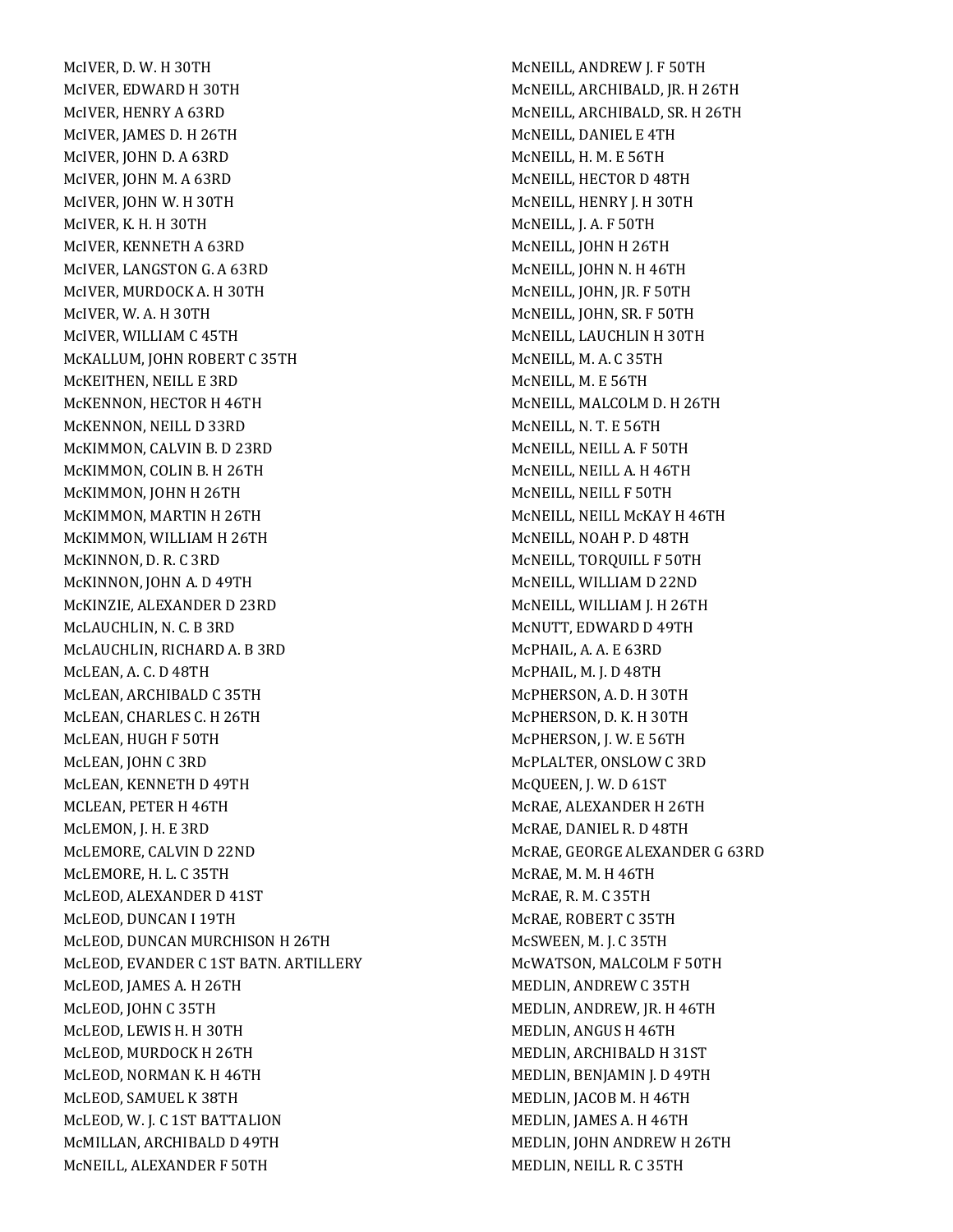MEDLIN, SHADRACH H 46TH MEDLIN, WILLIAM H. I 19TH MELTON, GEORGE W. D 48TH MELTON, WILLIAM E 8TH MOFFIT, W. G. H 26TH MOFFIT, WILLIAM L. H 26TH MONGER, J. J H 6TH SR. RESERVES MONROE, A. B. B 3RD MONROE, BENJAMIN F. D 49TH MONROE, G. P. H 30TH MONROE, HUGH B. D 49TH MONROE, J. P. H 30TH MONROE, JAMES A. H 30TH MONROE, JAMES C. D 49TH MONROE, LEVI D. D 49TH MONROE, NEILL H 46TH MONROE, THOMAS H 46TH MONROE, W. W. H 46TH MONROE, WILLIAM J. D 49TH MOODY, JOSEPH J. H 46TH MOODY, WILLIAM H. I 19TH MOORE, BRYANT B. H 26TH MOORE, BRYANT D 49TH MOORE, FRANCIS M. H 30TH MOORE, HENRY H 46TH MOORE, HUGH C 35TH MOORE, J. W. E. D 48TH MOORE, JOSEPH J. E 14TH MOORE, WILLIAM C. H 26TH MOORE, WILLIAM S. D 49TH MORGAN, EDWARD D. D 48TH MORGAN, JAMES G. D 48TH MORGAN, JOHN M. F 3RD MORGAN, NATHANIEL D 48TH MORRIS, D. C. C 35TH MORRIS, D. D. H 46TH MORRIS, DANIEL D 48TH MORRIS, DAVID P. H 30TH MORRIS, JOHN D. H 30TH MORRIS, JOSEPH E 56TH MORRIS, NATHON C 35TH MORRIS, T. W. H 46TH MORRIS, WILLIAM B. E 56TH MORRISON, HORACE H 30TH MUCKLE, BENJAMIN F. F 50TH MUNROE, DUNCAN M. H 46TH MUNROE, EVANDER H 46TH MUNROE, JOHN C 35TH MUNROE, W. B. C 35TH MURRAY, JOHN M. I 19TH

MUSE, A. I 19TH MUSE, ARCHIBALD B. E 63RD MUSE, ASHLEY F. H 26TH MUSE, COMODORE G. I 19TH MUSE, JOHN A. C 35TH MUSE, JOHN B. D 49TH MUSE, JOHN C. F 6TH BATTALION MUSE, KINDRED D 49TH MUSE, S. J. C 35TH MUSE, WESLEY B. E 63RD NALL, WILLIS A. C 23RD NASON, ALBERT H 30TH NELSON, JAMES O. I 19TH NELSON, JOHN I 19TH NICHOLSON, A. B. I 19TH NICKELSON, JOHN H 26TH NIVEN, DAVID F 50TH NORTON, W. T. C 35TH NUNNERY, WILLIAM K. H 26TH OATS, JAMES A. H 46TH OLIVER, ALFRED C. F 50TH OLIVER, JOHN F 50TH OLIVER, MALCOLM T. A 63RD OLIVER, MOSES H. F 50TH OLIVER, W. M. F 50TH OWEN, E. H. C 23RD OWEN, JOHN I 19TH OWENS, WILLIAM C 52ND PAGE, GILBERT E 4TH PARRISH, DAVID D 49TH PARRISH, DAVID D 49TH PARRISH, DAVID E 3RD PARRISH, JESSE B. D 48TH PARRISH, JOHN I 19TH PARRISH, JORDAN I 19TH PARRISH, NELSON F 3RD PARRISH, THOMAS D 48TH PARRISH, URIAH R. I 19TH PASCAL, DAVID D 48TH PASCAL, JOSEPH I 19TH PASCAL, NATHAN D 48TH PASCAL, ROBERT E 3RD PATTERSON, A. E 2ND PATTERSON, J. A. C 35TH PATTERSON, JOHN A. D 49TH PATTERSON, N. A. C 35TH PATTERSON, SAMUEL D. D 49TH PATTERSON, WILLIAM HENRY H 26TH PERDEW, WILLIAM A. H 46TH PERRY, BENJAMIN H 26TH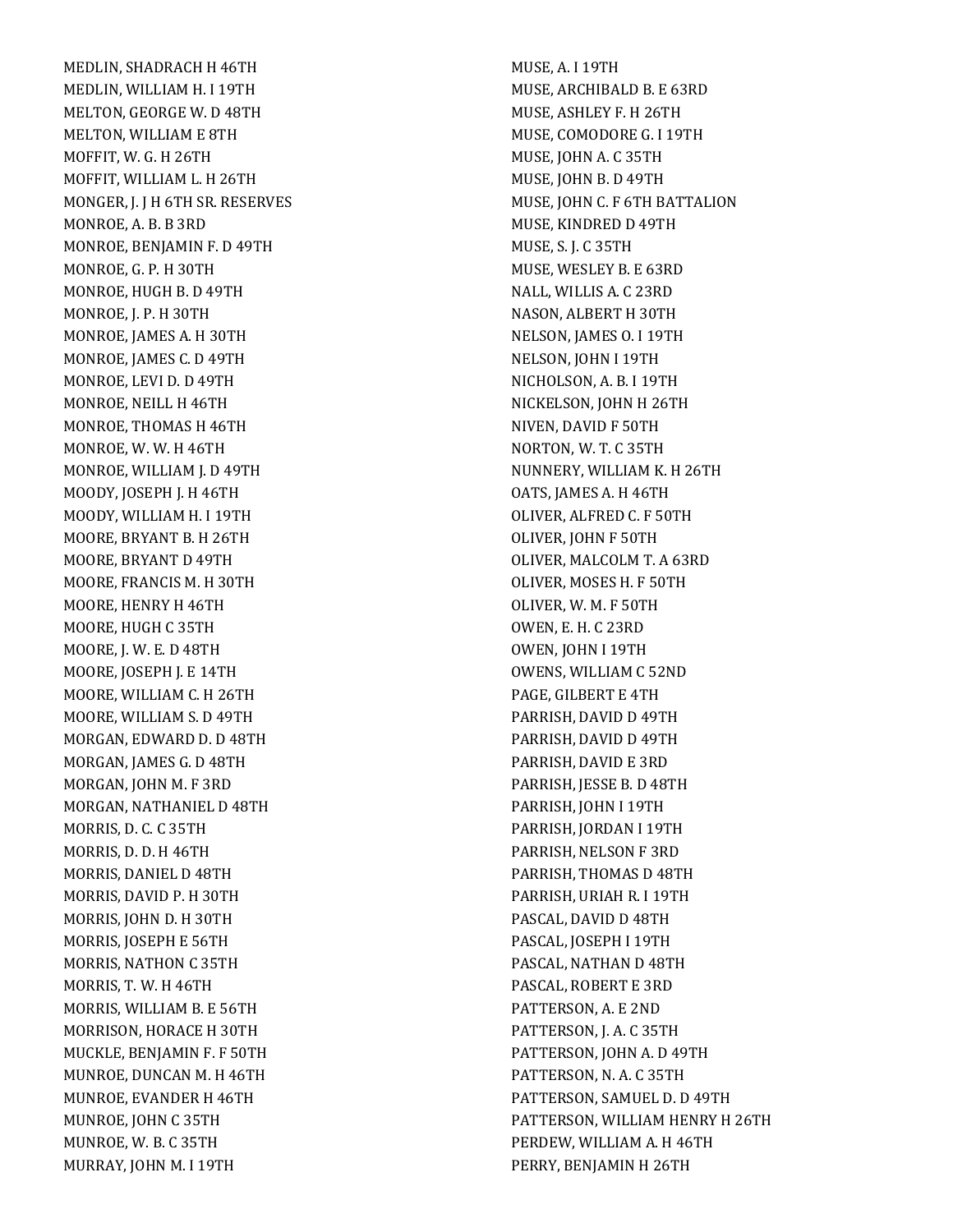PERSONS, JOHN H 26TH PERSONS, WILLIAM M. H 26TH PETTY, WILLIAM M. H 30TH PHILLIPS, A. R. D 61ST PHILLIPS, A. W. E 3RD PHILLIPS, BAXTER C. D 48TH PHILLIPS, C. D. E 3RD PHILLIPS, D. C. E 3RD PHILLIPS, ELI D 48TH PHILLIPS, J. F 8TH PHILLIPS, J. M. E 44TH PHILLIPS, J. R. F 3RD PHILLIPS, JOHN H. H 30TH PHILLIPS, L. S. E 3RD PHILLIPS, M. S. C 61ST PHILLIPS, MARTIN C. D 48TH PHILLIPS, N. W. E 3RD PHILLIPS, NOAH H 46TH PHILLIPS, SANDERS H 46TH PHILLIPS, STEPHEN D 48TH PHILLIPS, WILLIAM L. D 48TH PHILLIPS, WILLIS H 46TH PIERCE, A. G. C 35TH PIERCE, ARCHIBALD H 46TH PIERCE, JAMES H 46TH PIERCE, JOHN H 46TH PINER, JAMES H 46TH PINNER, W. W. H 46TH PIPKIN, JOHN E. J. F 50TH PIPKIN, WILLIAM F 50TH PLEASANTS, HENRY M. G 47TH PLEASANTS, JOSEPH DANIEL POOL, WILLIAM D 48TH POWELL, DAVID I 19TH POWERS, JOHN W. E 26TH POWERS, MATHEW F 3RD PRIEST, JOHN C 35TH RAY, A. A. C 35TH RAY, A. A. C 3RD RAY, ARCHIBALD B. B 3RD RAY, DAVID D 34TH RAY, HUGH D 34TH RAY, HUGH M. H 26TH RAY, J. C. C 3RD RAY, JOSEPH A. K 34TH RAY, JOSEPH D 34TH RAY, MALCOLM, JR. C 35TH RAY, MALCOLM, SR. C 35TH RAY, N. A. H 26TH RAY, WILLIAM A. D 49TH

REDDEN, THOMAS C. D 49TH REED, HENRY S. B 6TH BATTALION REED, HENRY S. F 50TH REGAN, CHARLES F. I 19TH RICHARDSON, DAVID D 48TH RICHARDSON, ENOCH D 48TH RICHARDSON, JOHN C. D 48TH RIDDLE, ABLE H 46TH RIDDLE, DANIEL L. H 46TH RIDDLE, GEORGE W. H 46TH RIDDLE, HAMILTON H 46TH RIDDLE, J. A. D 61ST RIDDLE, JAMES D 48TH RITTER, JOHN S. I 19TH ROBERTS, BRIGHT E 63RD ROBERTS, CHARLES C. F BETHEL BRIGADE ROBERTS, CHARLES C. H 26TH ROGERS, ABNER D 48TH ROGERS, ELI I 19TH ROGERS, JAMES H 30TH ROGERS, JOSEPH M. I 19TH ROSE, ELISHA C 35TH ROUSE, ENOCH D 48TH ROWAN, RICHARD T. ROWE, JOHN W. I 19TH SANDERS, BRITTON F 3RD SANDERS, JOHN F 3RD SAUNDERS, JESSE F 3RD SAUNDERS, SIMON D 48TH SAVAGE, THOMAS J. B 36TH SAVAGE, TIDING I 19TH SCARBOROUGH, JAMES B. K 26TH SCARBOROUGH, JAMES C. F 50TH SCHERMERHORN, IRA H 26TH SCOGGINS, JOHN I 19TH SEAWELL, ELI H 26TH SEAWELL, JESSE P. H 26TH SEAWELL, JOSEPH H 26TH SEAWELL, L. N. C 3RD SESSOMS, WILLIAM H 46TH SHAW, CHARLES WASHINGTON H 26TH SHAW, D. C. H 30TH SHAW, DANIEL W. H 26TH SHAW, THOMAS BENTON H 26TH SHEFFIELD, ELIJAH I 19TH SHEFFIELD, ISAAC E. F 3RD SHEFFIELD, ISAAC H 46TH SHEFFIELD, ISHAM H 26TH SHEFFIELD, J. F 3RD SHEFFIELD, JOHN H 46TH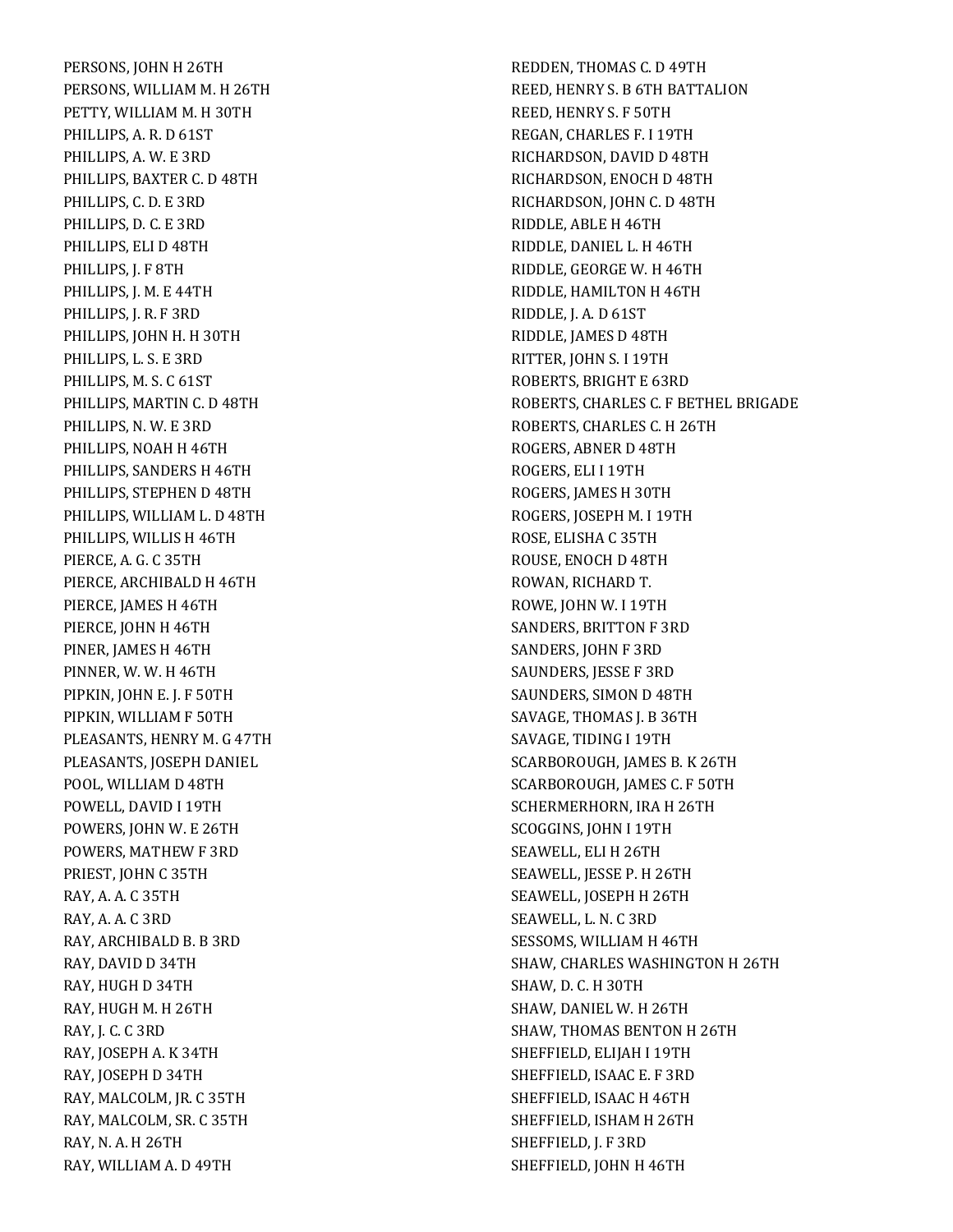SHEFFIELD, JONATHAN C 35TH SHEFFIELD, JONATHAN H 46TH SHEFFIELD, LEVI C 35TH SHEPPARD, JOHN A. F 50TH SHIELDS, DANIEL J. C 35TH SHIELDS, NICHOLAS P. H 26TH SHIELDS, R. D. E 3RD SHIELDS, W. W. C 35TH SHORT, B. H. D 48TH SHORT, SAMUEL P. H 26TH SIBBETT, G. W. C 35TH SIMMONS, B. F. K 3RD SINCLAIR, B. F. D 48TH SINCLAIR, D. F. C 3RD SINCLAIR, DANIEL F. D 48TH SINCLAIR, DANIEL M. D 48TH SINCLAIR, JAMES C 35TH SINCLAIR, JOHN D. H 30TH SINCLAIR, S. W. E 3RD SLOAN, DAVID H. H 30TH SLOAN, JOHN A. H 30TH SMITH, ANDERSON H. D 49TH SMITH, D. C. C 35TH SMITH, DANIEL H 46TH SMITH, ELIAS D 48TH SMITH, H. H. C 25TH SMITH, HECTER H 46TH SMITH, HENRY C. D 49TH SMITH, HIRAM F 3RD SMITH, J. D. F. C 35TH SMITH, JAMES W. H 46TH SMITH, JOHN C 35TH SMITH, M. A. F 50TH SMITH, MALCOLM H 46TH SMITH, N. P. H 26TH SMITH, N. R. E 3RD SMITH, NEILL C 35TH SMITH, NEILL T. H 26TH SMITH, ORAN H. H 26TH SMITH, ROBERT, JR. C 35TH SMITH, STEPHEN C 35TH SMITH, W. H. D 49TH SMITH, WILLIAM B. I 19TH SMITH, WILLIAM J. H 46TH SMITH, WILLIS H. B 27TH SMITH, WILLIS W. D 49TH SOWELL, ASA H 46TH SOWELL, ISAAC H 46TH SPIVEY, JOHN H 46TH SPIVEY, SPENCER H 46TH

STARLING, WILLIAM R. I 19TH STEADMAN, WILLIAM A. D 48TH STEPHENS, J. MARSHALL F 50TH STEPHENS, JAMES W. H 26TH STEUART, ENOCK D 49TH STEUART, JOHN L. D 49TH STEWART, ANDREW JACKSON F 50TH STEWART, ENOCH D 48TH STEWART, J. A. F 50TH STEWART, J. F. F 50TH STEWART, JAMES C 35TH STEWART, L. D. C 35TH STEWART, R. B. D 48TH STEWART, SAMUEL B. D 48TH STEWART, W. H. F 50TH STICKLER, B. B. C 35TH STINSON, J. H. I 19TH STOKES, ANGUS H 46TH STONE, ARCHIBALD F 50TH STONE, D. M. F 50TH STONE, JAMES M. I 19TH STREET, MINDO H 26TH STREET, RICHARD H 26TH STUTTS, A. J. D 48TH STUTTS, ANDREW H 26TH STUTTS, BENJAMIN W. H 26TH STUTTS, CORNELIUS A. D 48TH STUTTS, GEORGE D. D 48TH STUTTS, HENRY W. D 48TH STUTTS, JOHN H. D 48TH STUTTS, LINDSAY H 26TH STUTTS, W. C. D 48TH SULLIVAN, ISAAC McLENDON D 48TH SULLIVAN, W. L. E 53RD SWANN, WILLIAM M. C 30TH TAYLOR, NAPOLEON B. H 26TH TAYLOR, V. B. D 49TH TAYLOR, W. H. E 3RD TEAGUE, ELI H 26TH TEAGUE, ISAAC H 26TH TEAGUE, WILLIAM H 26TH THAGGARD, WILLIAM C. H 46TH THOMAS, A. J. E 56TH THOMAS, B. W. F 50TH THOMAS, D. A. C 3RD THOMAS, DAVID A. F 50TH THOMAS, HENDERSON B. I 19TH THOMAS, HENRY PEYTON F 50TH THOMAS, HENRY TILMAN H 30TH THOMAS, J. H. F 50TH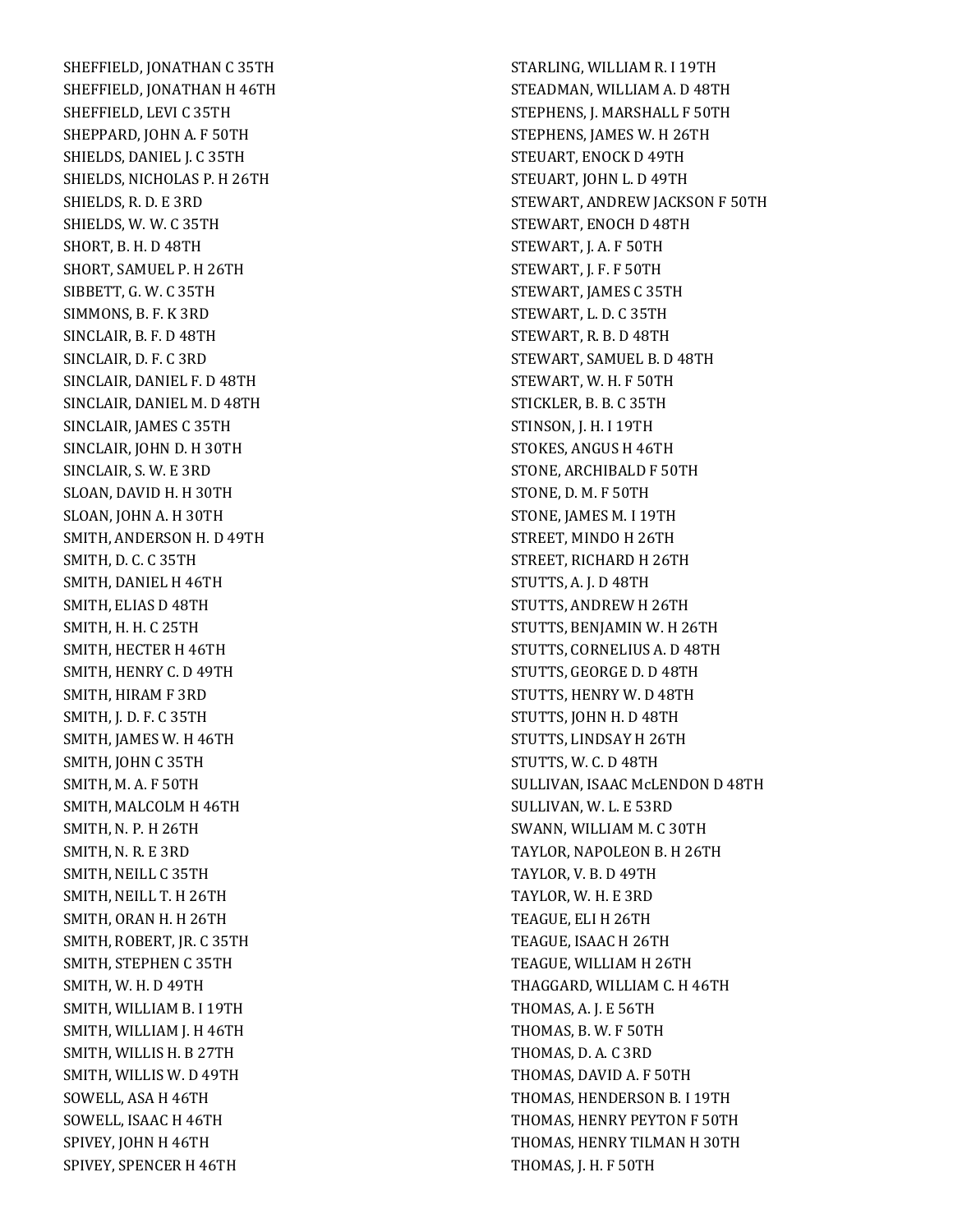THOMAS, J. L. F 50TH THOMAS, J. M. B. F 50TH THOMAS, J. P. F 50TH THOMAS, J. W., JR. F 50TH THOMAS, JACKSON J. F 50TH THOMAS, JAMES E 52ND THOMAS, JASPER F 50TH THOMAS, JEFFERSON H 30TH THOMAS, JESSE D 49TH THOMAS, JOHN C. D 49TH THOMAS, JOHN WEST H 30TH THOMAS, JOSEPH H. G 6TH BATTALION THOMAS, JOSEPH P. D 49TH THOMAS, LUTHER R. F 50TH THOMAS, ROBERT B. F 50TH THOMAS, ROBERT E 52ND THOMAS, WILEY F. D 49TH THOMPSON, BRYANT H 46TH THOMPSON, D. A. C 35TH THOMPSON, GARRETT C 35TH THOMPSON, GASTON H 46TH THOMPSON, GILBERT C 35TH THOMPSON, ISAAC H 46TH THOMPSON, N. H 46TH THOMPSON, NEILL H 46TH THOMPSON, RUFUS C 35TH THROWER, JOHN T. D 49TH THROWER, W. N. E 8TH TUCKER, EDMOND F 46TH TUCKER, HENRY F 46TH TUCKER, JESS D. F 46TH TURNER, GEORGE W. F 50TH TURNER, THOMAS J. F 50TH TYSON, BARTLETT T. I 19TH TYSON, DAWSON P. H 26TH TYSON, HENRY C. H 26TH TYSON, JAMES H 26TH TYSON, JOHN D. H 26TH TYSON, JORDAN H 26TH TYSON, LEWIS BROCK H 26TH TYSON, LUCIAN P. H 26TH UNDERWOOD, JOHN A. H 30TH VANN, T. N. E 3RD VESTALL, ANDREW J. I 19TH VICK, ABSOLEM C 35TH VICK, JOHN C 35TH VUNCANNON, HENRY C 35TH VUNCANNON, WILLIAM A. H 26TH VUNCANNON, WILLIAM C 3RD WADE, BENJAMIN O. I 19TH

WADSWORTH, ALEXANDER H 26TH WADSWORTH, GEORGE C 35TH WADSWORTH, HIRAM C 35TH WADSWORTH, PETER S. H 26TH WADSWORTH, WILLIAM J. H 46TH WALKER, JOHN A. I 19TH WALKER, TANDY H 30TH WALLACE, ALEXANDER H 26TH WALLACE, DELLANY I 19TH WALLACE, HIRAM D 49TH WALLACE, ISHAM D 49TH WALLACE, JOHN M. D 48TH WALLACE, JOSIAH I 19TH WALLACE, QUIMBY D 49TH WALLACE, RUFFIN C 35TH WALLACE, WILLIAM ELI D 48TH WALLACE, WILLIAM L. H 26TH WARNER, EDWARD D 49TH WARNER, L. L. B 3RD WARNER, N. R. D 49TH WARNER, SWAIN D 49TH WARREN, A. L. H 26TH WARREN, J. H. H 26TH WARWICK, JOHN T. H 26TH WATSON, ALEXANDER M. F 50TH WATSON, ANDREW J. H 30TH WATSON, GARNER F 50TH WATSON, NEILL T. F 50TH WELDON, J. J. F 50TH WHITE, JAMES A. H 46TH WHITLOCK, WILLIAM H 26TH WICKER, ALVIS H 30TH WICKER, BENJAMIN PARKER F 50TH WICKER, C. B. H 30TH WICKER, DAVID WARREN F 50TH WICKER, ELIJAH M. F 50TH WICKER, ELISHA F 50TH WICKER, GREEN B. F 50TH WICKER, J. A. F 50TH WICKER, JESSE JOHNSON H 30TH WICKER, JOHN A. A 63RD WICKER, JOHN A. H 46TH WICKER, JOHN J. H 30TH WICKER, JOHN M. A 63RD WICKER, K. W. H 30TH WICKER, KENNETH H 46TH WICKER, LOIUS M. H 30TH WICKER, O. R. H 30TH WICKER, STEPHEN H 46TH WICKER, THOMAS H 30TH